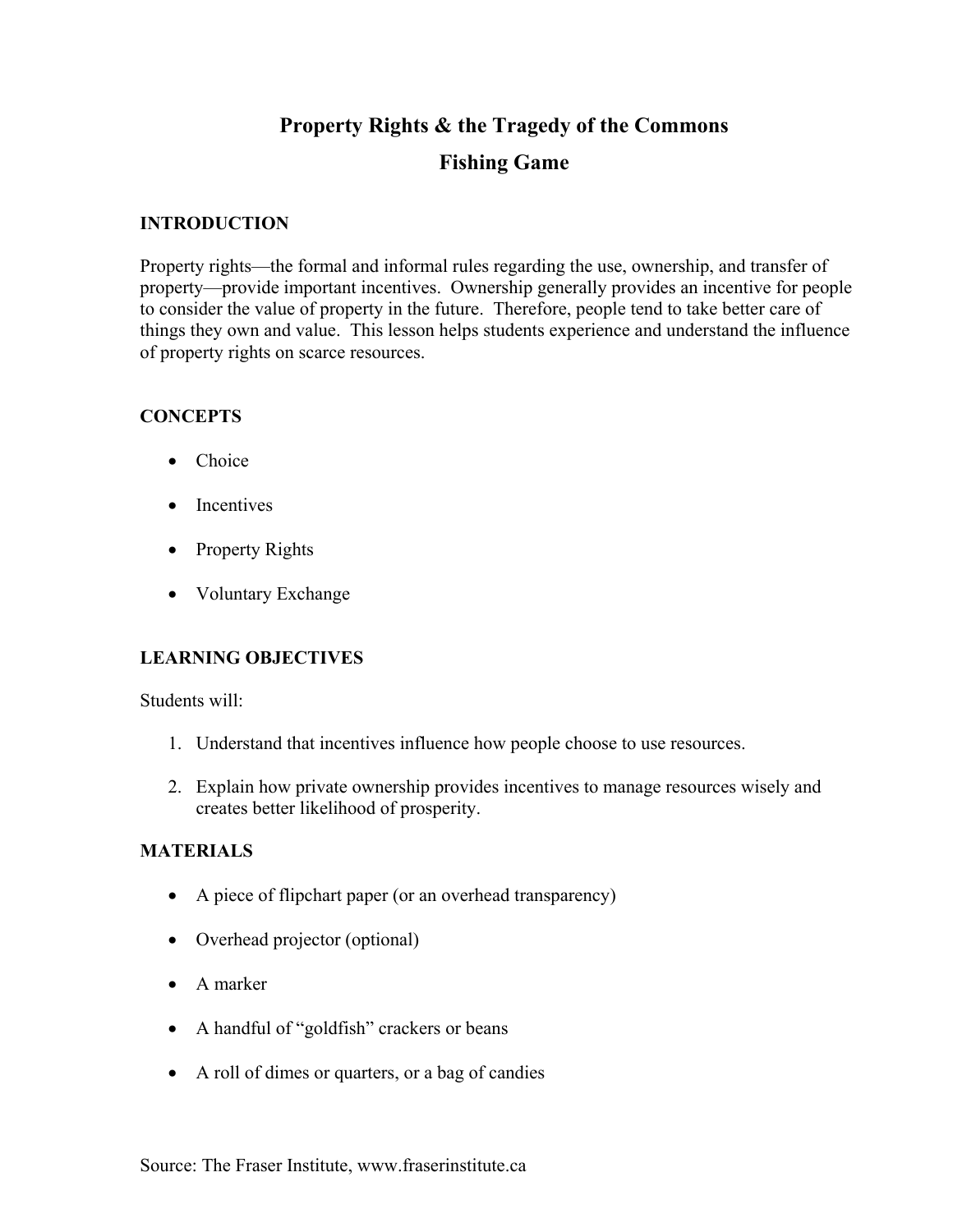# **PROCEDURE**

#### **Part I:**

- 1. Ask students to hypothesize the reasons for continued over-fishing even as fishers run out of fish. Record the hypotheses on the board or an overhead transparency and explain that you will come back to consider this later.
- 2. Explain to your students that, changes in incentives change the choices people make. In order to understand this better, ask students to take part in a simulation and have them explain the behaviour they saw.

#### **Part II: the simulation**

- 1. Recruit 6 volunteers to come to the front of the room and gather around the flipchart paper (or overhead projector). Instruct the rest of the class to watch what is happening and be ready later to comment on what they see.
- 2. To begin, throw several goldfish crackers or beans randomly on the piece of paper (or on a blank transparency). Make sure all students in the class can observe what is going on.
- 3. Explain to the volunteers that they are fishers and you are a fish buyer. You will give them two 20-second fishing rounds and will purchase any fish they bring to you in good condition. The paper (or transparency) represents the ocean and the fish crackers (or paper clips) represent the fish in the sea. (Explain that you will *not* purchase the fish that are crushed or broken.)

You will buy any fish caught in the first 20-second round for 10 cents (or one candy) each and any fish caught in the second 20-second round for 25 cents (or two candies).

(note: consider ahead of time how many fish to put on the screen and how much you're willing to pay for them. Generally the fewer fish and the older the students, the higher the pay must be to provide and effective incentive to participate. With younger students use individually wrapped pieces of candy and candy bars instead of coins.)

4. Immediately after clearly giving the instructions say, "Go!" and watch the time carefully. Do not give students time to consider the possibilities or talk over the problem before you say, "Go."

*(Students tend to grab the fish crackers immediately, although there may be an initial, brief hesitation until one student reaches in. Some fish will be destroyed and only a couple of students will earn money. Usually no fish are left for the second round. If using flipchart paper the paper is usually scrunched and mangled, some of the fish crackers are usually damaged. )*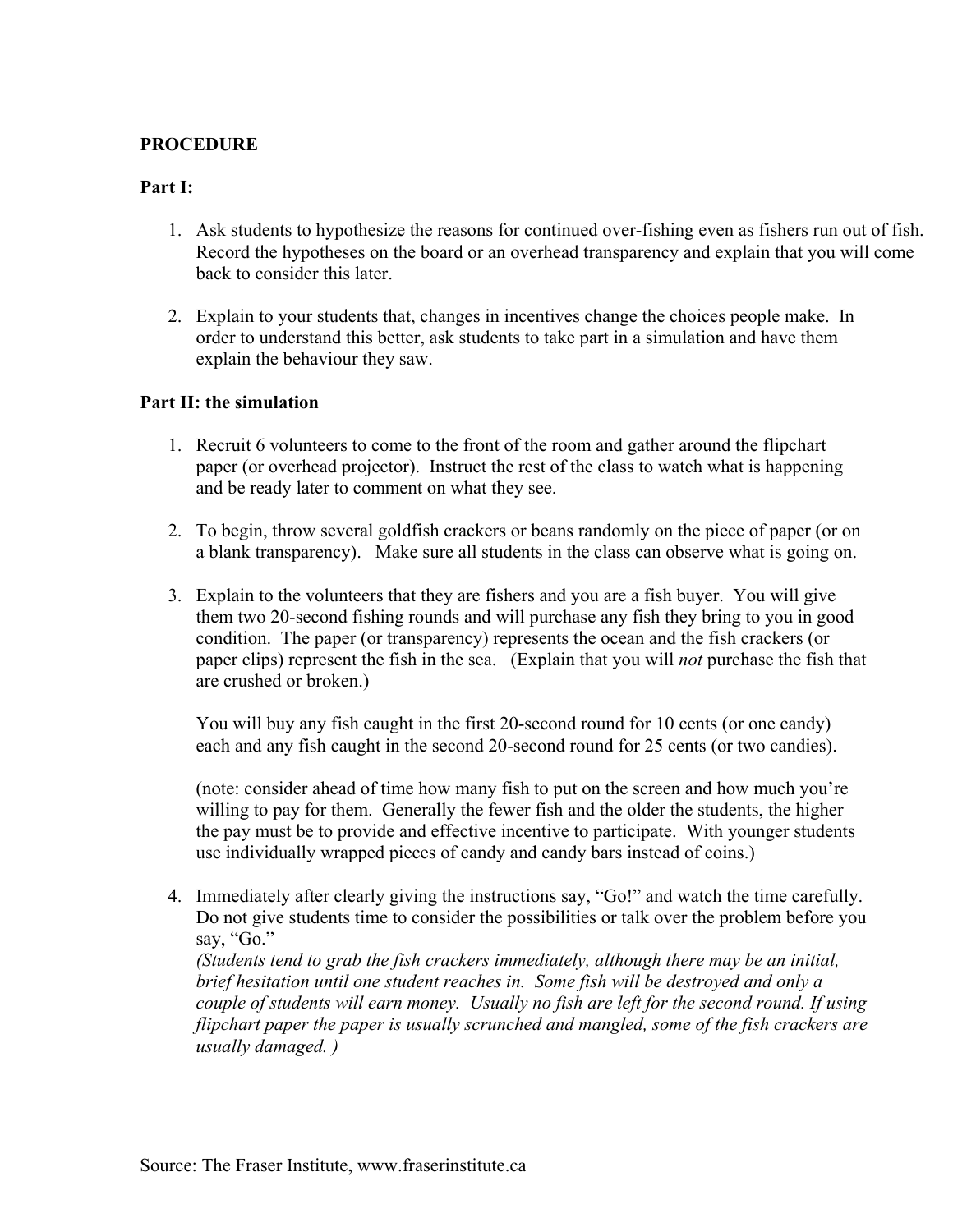- 5. Pay the students for their catch. Announce that there can be no second round because the fish are all captured or crunched. Ask the six students if they understood that the fish would have been worth more in the second round. *(Usually, this misunderstanding does not occur. But, if it does, consider running the experiment again, particularly if no student has tried to organize the others to wait. If you decide to run it again, do so quickly. The result—grabbing, damaged fish, and nothing left for the second round—will be the same.)*
- 6. Ask the fishers why they didn't wait for the second round. *(Anticipate that they may 'blame' whoever jumped in first, but all will comment that they couldn't afford to wait for the second fishing round because they were afraid everyone else would take them all.)*
- 7. What caused the over-fishing that destroyed the fish population? *(Help students articulate that the fish depletion was not the result of 'bad' people doing 'bad' things. No one set out to destroy the fish; people were pursuing their own best interests given the incentives they faced.)*
- 8. Announce that you are going to run the experiment again and explain that the time rounds and pay rate will be the same—10 cents (or one candy) each for the first 20-second fishing round and 25 cents (or two candies) on the second round.
- 9. On the flipchart paper, or on the overhead, draw 6 "territories" . Now explain to your volunteers that there is one new rule.
- 10. Assign one rectangle (territory) to each student and explain that he or she owns the fish in that rectangle. Have them initial their territory. Also explain that the fine for taking someone else's fish is \$1 and the loss of future fishing rights. Put one or two fish in each person's territory. Have some ambiguously placed fish in between two territories or in the periphery.
- 11. Make sure that students understand the new rule. Remind them that there will be two 20-second rounds, say "Go," and start timing*. (Usually students will not harvest the fish. Some who are confused by the rules may try to harvest others' fish; be sure to stop this and take away that student's fishing privileges*.)
- 12. After 20 seconds, call "Stop." Pay for any harvested fish. Remind the students the price for the second round*. (If anyone asks about a third round, ignore the question and shrug and go on with the activity.)*
- 13. Quickly start the second fishing round. When the round ends, call "Stop." Pay for the harvested fish, pick up any remaining fish, thank the volunteers and send them back to their seats.
- 14. Ask students to identify the similarities and differences in the first and second experiments, both in terms of set-up and in terms of results.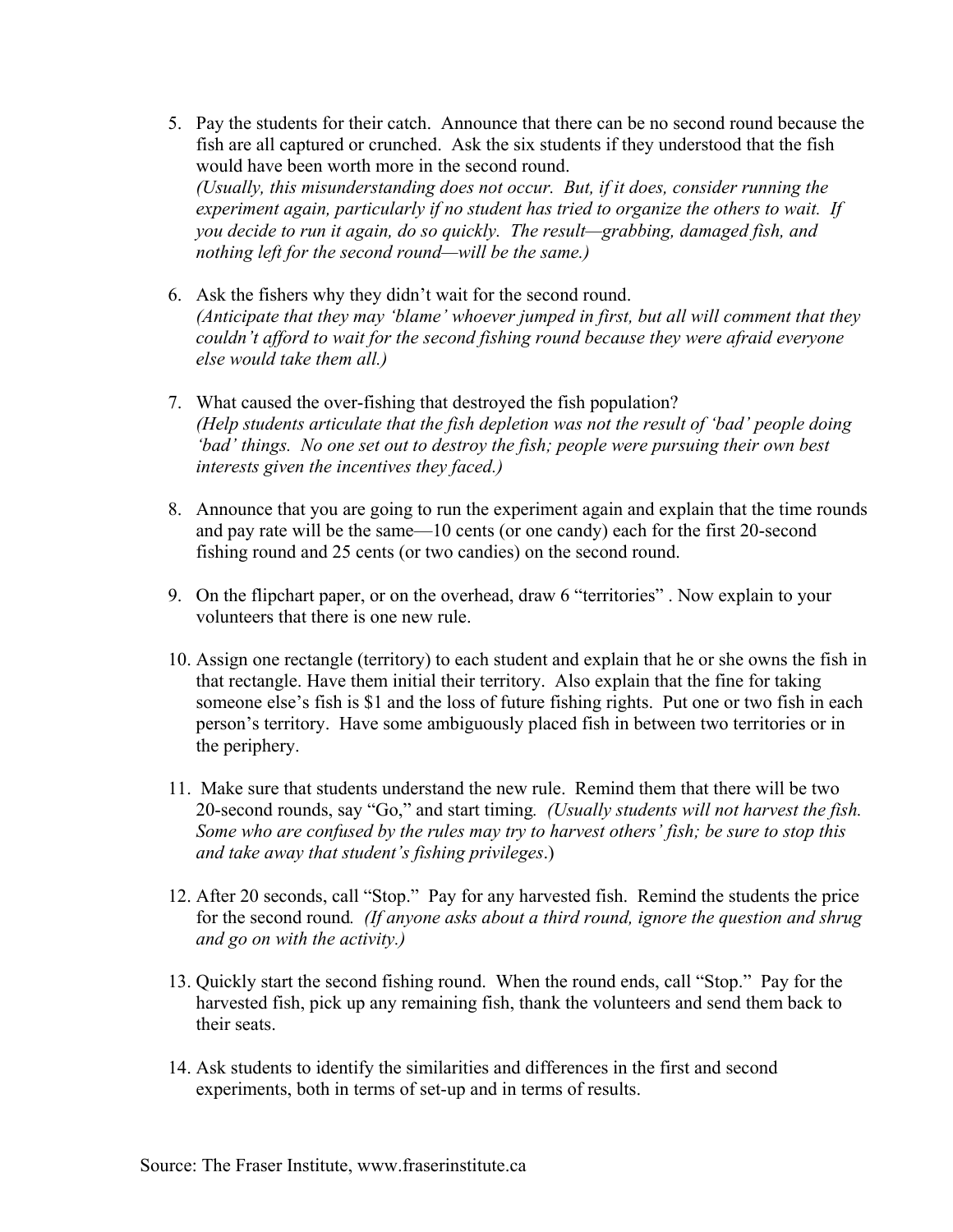*(Students' answers should include the idea that people chose to harvest early in the first experiment because they were afraid someone else would take the fish if they let them remain. In the second experiment, that wasn't the case.)* 

15. Encourage students to explain the differences and similarities using economic terms like choice, incentives, property rights and voluntary exchange. Below are some questions you may pose:

## **Choice:**

- Were the alternatives and the choices different in the two experiments? *(Yes)*
- What was scarce? *(The fish, the time for fishing—no difference from the first experiment)*
- What alternatives were available to the fishers? *(To fish now, to fish later, to not fish at all—no difference from the first experiment)*
- What choice did they make and what was the consequence of their choice?
- Did any of the fishers set out to deliberately destroy the fish population?

## **Incentives:**

- Were the incentives the same or different?
- Was there a reward for fishing in the first round of the second experiment?
- What was the punishment for fishing in the first round of the second experiment?
- Did the incentives encourage different behaviour?

## **Property Rights**:

- Did the changed property rights rules affect the behaviour in the fishers?
- How did the property rights rules differ?
- Did the changed rules of ownership affect the incentives? How?

# **DEBRIEF**

Return to the original question: Why do people who care about and even depend on the health of fish populations participate in the over-fishing that is destroying many fish stock? What do you think about your list of hypotheses? Where any of them correct or helpful?

Note: Before taking part in this lesson, students have a tendency to explain the over-fishing problem by assuming people are greedy, ignorant, or stupid. The activity illustrates that those ideas do not explain the behaviour very well. The problem isn't the people; it's the rules of the game. The character, morals, knowledge, and mental capacity of the people in the two experiments were the same. However, people behaved differently when the property rights changed the incentives.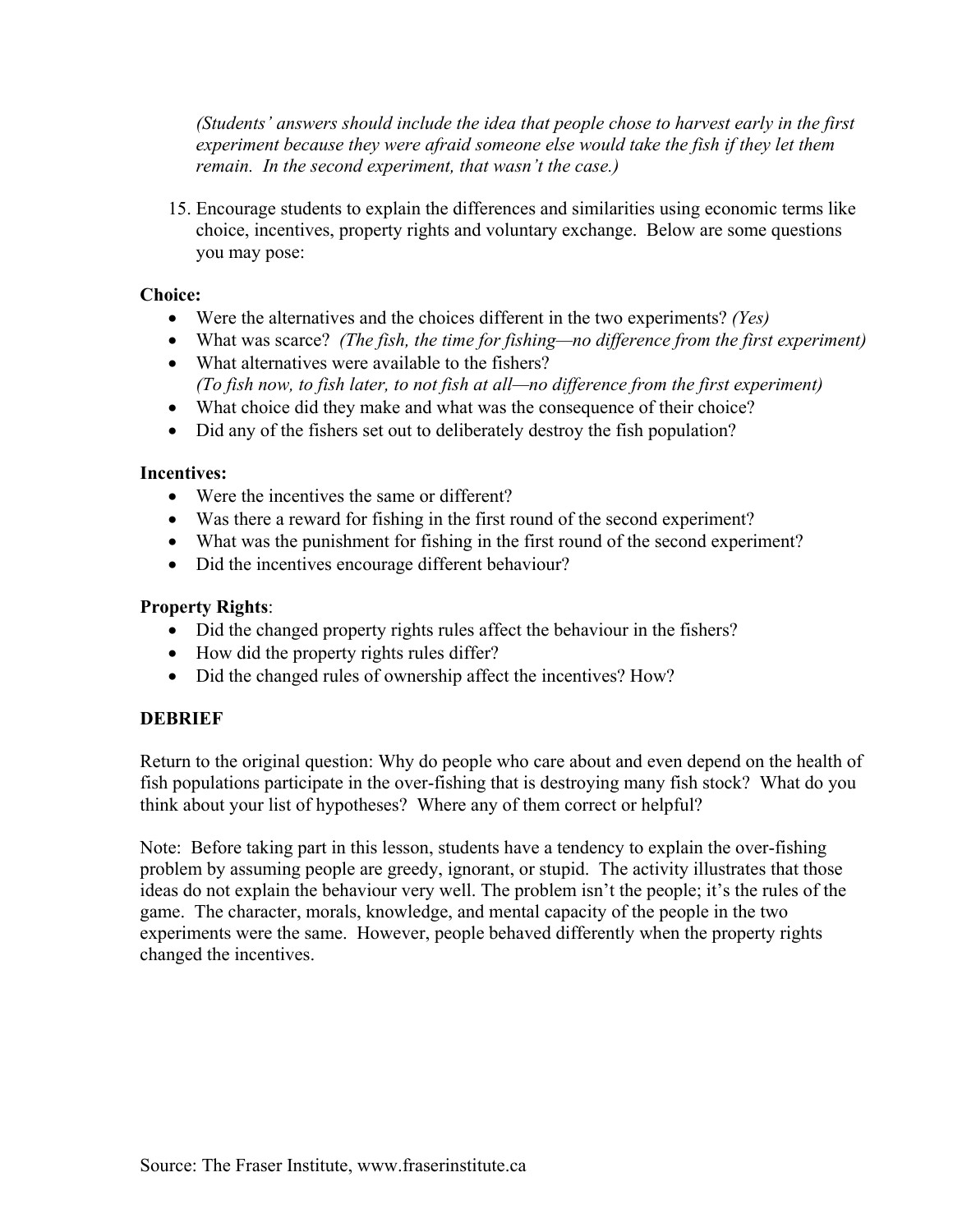# **CONCLUSION**

*Conduct a wider discussion on the issue of the tragedy of the commons using the reading below.*  Can you think of other environmental issues in which the tragedy of the commons plays an important role?

*(Students should be able to recognize several local and international issues. Most endangered species problems are tragedies of the commons. Trash in public parks, lakes, restrooms, and even the mess in the school cafeteria are commons problems, as is the pollution of the greatest commons of all—the air.)* 

This lesson plan is based on, with some modification, *Fish Tales: Classroom Lessons About the Economics and the Environment*.by Donald R. Wentworth and Kathryn Ratté, copyright 2002 by PERC [\(www.perc.org\)](http://www.perc.org/). A downloadable, pdf version of the "Fish Tales" lesson plans is available from the PERC web site.